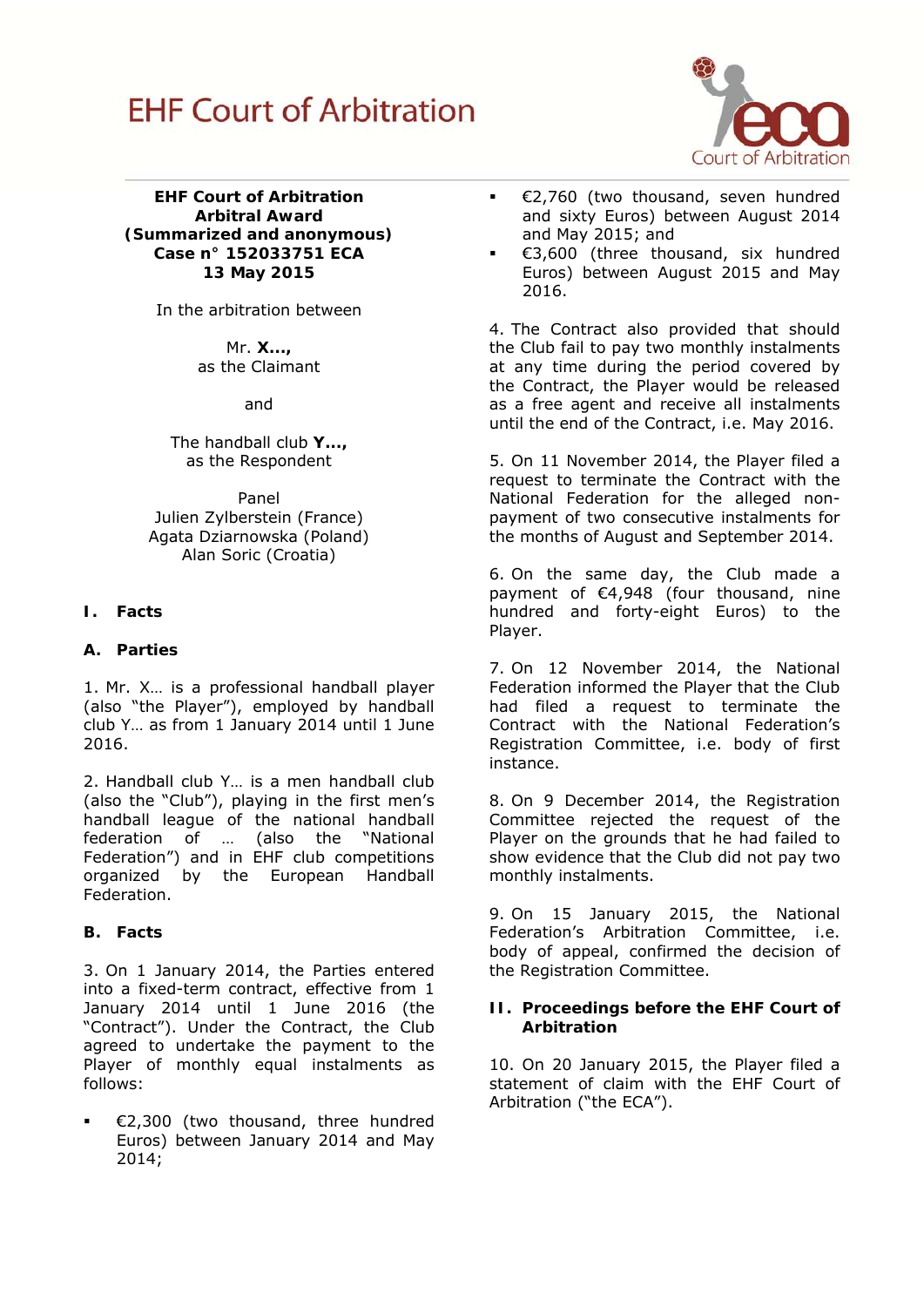

11. On 27 January 2015, proceedings before the ECA were opened. The ECA Council informed the Parties accordingly and the Club was subsequently invited to send a memorandum in reply, which it did within the set deadline.

12. On the same day, the Player appointed Mr Alan Sorić as arbitrator in the proceedings in accordance with Article 1.1 and Article 1.3 of the Rules of Arbitration for the ECA – Procedural Rules (the "Procedural Rules").

13. On 28 January 2015, the Club was required to nominate an arbitrator in accordance with Article 1.4 of the Procedural Rules, which it did not. The ECA Council therefore appointed Ms Agata Dziarnowska pursuant to Article 1.4 of the Procedural Rules.

14. On 12 February 2015, the two arbitrators appointed Mr Julien Zylberstein as Chairman of the Panel in accordance with Article 1.5 of the Procedural Rules.

15. On 17 February 2015, the ECA Council informed the Parties that the composition of the Panel was the following:

Mr Julien Zylberstein (France) – Chairman Ms Agata Dziarnowska (Poland) – Arbitrator Mr Alan Sorić (Croatia) – Arbitrator

16. The Parties did not raise any objection nor any challenge as to the composition of the Panel.

# **III.Submissions**

# **A. Claimant's submissions**

17. On 20 January, 21 January and 2 February 2015 respectively, the Player sent a statement of claim, certified translations and further supporting documentation, including evidence.

18. In his submissions, the Claimant argues that between August 2014 and May 2015, the Club had the obligation to pay monthly equal instalments of €2,760 (two thousand, seven hundred and sixty Euros) and

considers that the Club failed to do so in August and September 2014.

19. Consequently, the Claimant contends that the Player was in breach of the terms of Article 1 (b) of the Contract, thus entitling him, pursuant to Article 8 of the Contract, to:

- **terminate the Contract;**
- be released from any contractual obligations vis-à-vis the Club; and
- receive from the Club the remaining instalments owed until the end of the Contract, i.e. €58,080 (fifty-eight thousand and eighty Euros).

20. Finally, the Claimant requests the Club to bear all legal and arbitration costs for the present proceedings.

#### **B. Respondent's submissions**

21. On 14 February 2015, the Club submitted a memorandum in reply to the Player's statement of claim. The submissions may be summarised as follows.

22. The Club first denies that it failed to pay two monthly instalments to the Player, with a first payment of €809 (eight hundred and nine Euros) having been made on 8 August 2014 and a second payment of €4,948 (four thousand, nine hundred and forty-eight Euros) having been made on 11 November 2014. This has been confirmed by both the Registration Committee and the Arbitration Committee of the National Federation.

23. The Club also contends that it initiated internal disciplinary proceedings against the Player after he did not attend training sessions and matches between 6 and 10 November 2014. The Player was informed via registered mail that an oral hearing would be held on 24 November 2014 in the context of such proceedings. However, the Player did not appear, nor did he provide any justification for his absence.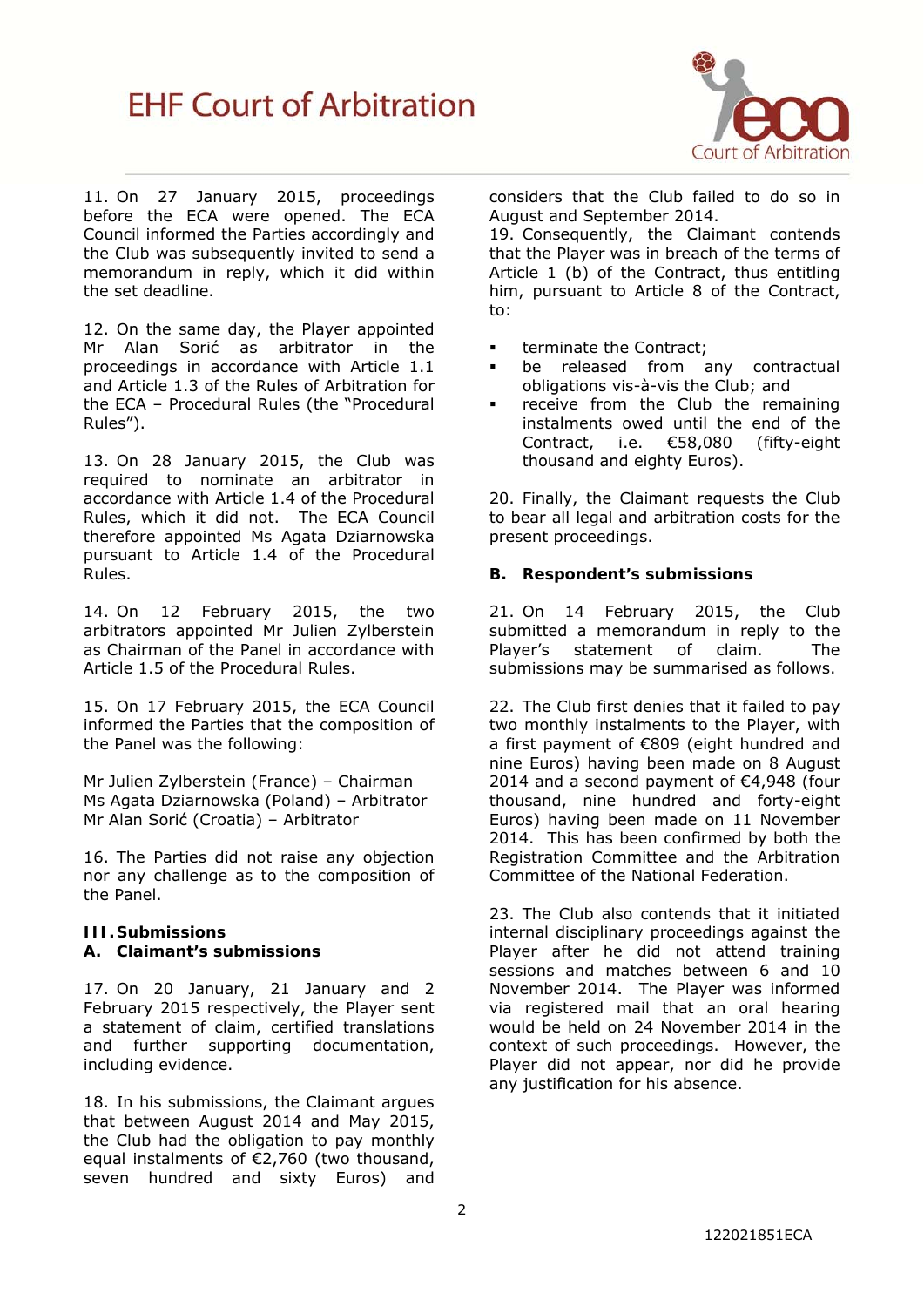

#### **IV. Factual and Legal Appreciation by the EHF Court of Arbitration**

## **A. Admissibility**

24. The claim filed by Mr. X… is formally admissible, which is undisputed by the Respondent.

#### **B. Jurisdiction of the EHF Court of Arbitration**

25. According to Article 1.1 of the Procedural Rules:

*"The EHF Court of Arbitration shall have competence […] in disputes between and among players, player's agents, the EHF, the National Federations, and clubs."*

26. In the present case, the Club is a club affiliated to the National Federation and the Player is a professional handball player who was registered with the Club at the time the complaint was lodged.

27. The jurisdiction of the EHF Court of Arbitration is not disputed by the parties.

28. It follows that the EHF Court of Arbitration has jurisdiction to hear and decide on this dispute.

#### **C. Applicable Rules and Regulations**

29. The Contract entered into by the Parties for the period 1 January 2014 - 1 June 2016 provides the respective obligations to be fulfilled by the Parties.

30. Article 1 of the chapter of the Contract setting out the obligations of the Club reads as follows:

*"1. [The] total amount of the [remuneration] is €75.100.* 

*a) For the season 2013/2014 [the remuneration] shall be […] €11,500.* 

*- [the remuneration] shall be paid in 5 (five) equal instalments in the amount of €2,300 each (as of the month 01).* 

*b) For the season 2014/2015 [the remuneration] shall be […] €27,600. - [the remuneration] shall be paid in 10 (ten) equal instalments in the amount of €2,760 each (as of the month 08).* 

*c) For the season 2015/2016 [the remuneration] shall be […] €36,000.* 

*- [the remuneration] shall be paid in 10 (ten) equal instalments in the amount of €3,600 each (as of the month 08)."* 

31. Pursuant to Article 8 of the aforementioned chapter of the Contract:

*"If the club has failed to pay two instalments under this agreement, the handball player shall have the status of a freelance player and until the moment of the agreement termination, the club undertakes to pay all liabilities towards the handball player."* 

32. Article 2 of the chapter of the Contract setting out the obligations of the Claimant provides that the Player shall:

*"…take a regular part and to have the discipline on all matches and trainings."* 

33. The Contract is governed by Macedonian law.

#### **D. Review of the parties' submissions**

#### **1. Main issues**

34. In light of the foregoing, the Panel will address the following issues:

(i) Has the Club failed to pay two monthly instalments to the Player?

(ii) If such non-payment is established, what are the consequences thereof?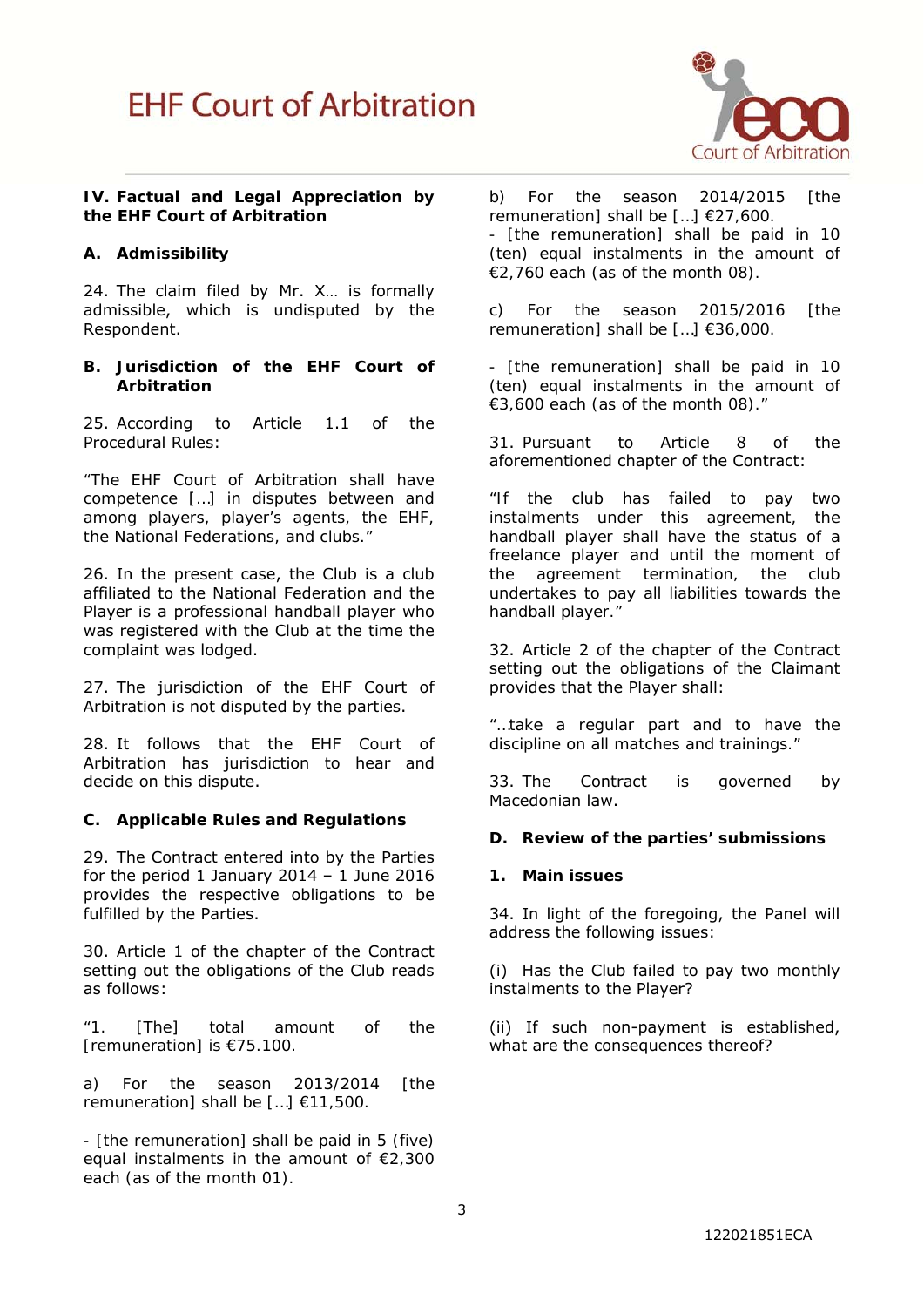

### **i. Has the Club failed to pay two monthly instalments to the Player?**

35. In the present case, the Claimant contends that the Club failed to pay him two equal instalments between 1 August and 11 November 2014.

36. According to Article 1 of the Contract, the Club agreed to pay the Player 10 (ten) equal monthly instalments of €2,760 (two thousand, seven hundred and sixty Euros) each for the period August 2014 - May 2015.

37. Between the date of the entry into force of the Contract for the 2014/2015 season (i.e. 1 August 2014) and the date of submission of the request to terminate the Contract (i.e. 11 November 2014), the following payments were made:

- € 809 (eight hundred and nine Euros) on 8 August 2014; and
- € 4,948 (four thousand, nine hundred and forty-eight Euros) on 11 November 2014.

38. It is clear from Article 1 of the Contract that the Club had committed to pay equal instalments to the Player, a fact that is reiterated on three occasions in the wording of the aforementioned provision of the Contract.

39. Accordingly, and unlike the Registration Committee and the Arbitration Committee, the Panel cannot accept the argument that the €809 (eight hundred and nine Euros) payment made on 8 August 2014 may be deemed as an "instalment" pursuant to the Contract. It cannot be concluded that this amount is in line with the terms of Article 1 (b) of the Contract, nor that it is substantial.

40. With regard to the payment of €4,948 (four thousand nine hundred and forty-eight Euros) made by the Club on 11 November 2014, the Panel notes that, according to the documentation submitted by the Club, this payment refers to the instalments owed to the Player for August and September 2014.

41. Further, the Panel notes that the Contract does not provide any set date for the payment of such monthly instalments which may then be addressed by reference to the applicable piece of Macedonian law. In the present instance, although the Parties have not defined the nature of the Contract (i.e. employment contract or civil-law contract), the Panel observes that the Contract has all the characteristics of an employment relationship since, under the terms of the Contract, the Player performs services as an employee under the authority of the Club in exchange of which he receives payments. Accordingly, the determination of the set date of the payment shall be resolved by reference to the legislation of Macedonia governing employment relationships.

42. Pursuant to Article 71 of the Labour Relations Law of the Republic of Macedonia, instalments must be paid by no later than the 15th day of the month following which the instalment is due. After this period, the payment will be considered as overdue. It follows that the Club had until 15 September and 15 October 2014 respectively to pay the instalments owed to the Player for the months of August and September 2014.

43. As demonstrated above, the facts of the case show that between 1 August 2014 and 11 November 2014, i.e. three (3) months and ten (10) days, the Player received only a portion of one (1) instalment in the amount of €809 (eight hundred and nine Euros) where at least two instalments amounting to €2,760 (two thousand, seven hundred and sixty Euros) each should have been paid by the Club in accordance with the terms of the Contract. The mere fact that the Club eventually paid the instalments owed to the Player does not remedy the default of payment outlined above. Furthermore, the Panel notes that it is only once the Club had been informed that the Player had filed the request to terminate the Contract that such payments were made.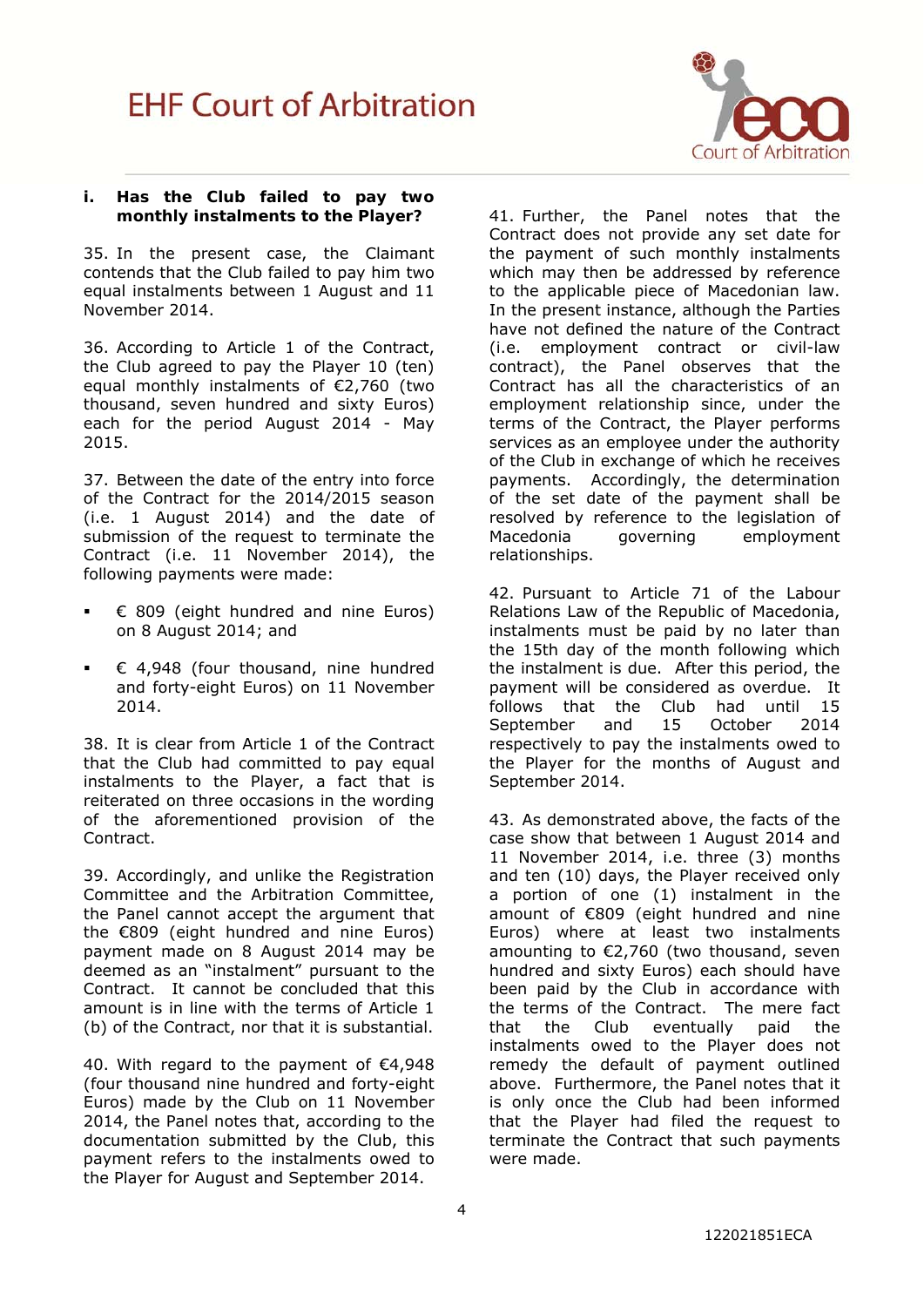

44. It follows from the foregoing that the Club has failed to pay two instalments to the Player and, consequently, the Player was entitled to request the termination of the Contract under Article 8 of the Contract. The Panel further notes that the Club was still in default as at the date when the Player filed the request to terminate the Contract, i.e. 11 November 2014.

#### **ii. Has the Club failed to pay two monthly instalments to the Player?**

45. In the present case, the failure by the Club to pay two instalments is sufficient to trigger Article 8 of the Contract which provides for a mechanism to calculate the compensation owed to the Player. The Panel considers this mechanism to be consistent with the general principle of contract law according to which the party in breach of a contract owes compensation for the damage caused to the other party as a consequence of this breach.

46. It follows from the aforementioned provision that should the Club fail to pay the Player two monthly equal instalments pursuant to Article 1 of the Contract, the latter is entitled to be released as a free agent and receive all payments owed until the end of the Contract, i.e. May 2016.

47. Pursuant to this provision, and as described above, the Panel determines that the starting point for the payment of the remaining instalments is the balance of monies due under the Contract from the day of the default of payment was established, i.e. 15 October 2014. At the time of the request for arbitration filed by the Player with the ECA, the amount of the overdue outstanding payments was €21,843 (twenty-one thousand, eight hundred and forty-three Euros) for the season 2014/2015 and €36,000 (thirty-six thousand Euros) for the season 2015/2016, i.e. a total amount of €57,843 (fifty seven thousand, eight hundred and forty-three Euros).

48. However, while it has been established that the Club shall be held liable for the default of payment, the Panel finds that having due regard to the circumstances of the case, there exists other factors that should be taken into consideration when determining the consequences of the Club's default.

49. Generally speaking, the Panel is keen to stress that in any contractual relationship the main obligation of a club is to pay the player in accordance with the terms of the contract entered into. Against this background, if the club fails to perform its obligation to pay, the player may no longer be expected to continue to be bound by the contract. In such circumstances, the player is, as rule, entitled to request the early termination of the contract provided that the player has drawn the club's attention to the fact that it is not acting in accordance with the terms of the contract.

50. In the present case, the Player did not attend the Club's training sessions between 6 and 10 November 2014 and thus violated his main obligations pursuant to the Contract. The Panel refers in this respect to Article 2 of the Contract which is clear in providing that the Player shall "…take a regular part and to have the discipline on all matches and trainings". On that basis, disciplinary proceedings were initiated against the Player, who was given the opportunity to make representations, which he did not. That said, however, the Panel observes that the Player has not contested that he had been given the right to a fair trial nor that such proceedings complied with the required standards of due process.

51. Furthermore, the Panel notes that the Player did not send any letter or formal notice prior to requesting the termination of the Contract and the Panel would have expected the Player to give a warning to the Club. However, the Player never expressed any complaints regarding late payments, nor how this affected his situation to a point where he could no longer be expected to remain in a contractual relationship with the Club. Instead, the Player suddenly and unilaterally decided to cease attending training sessions.